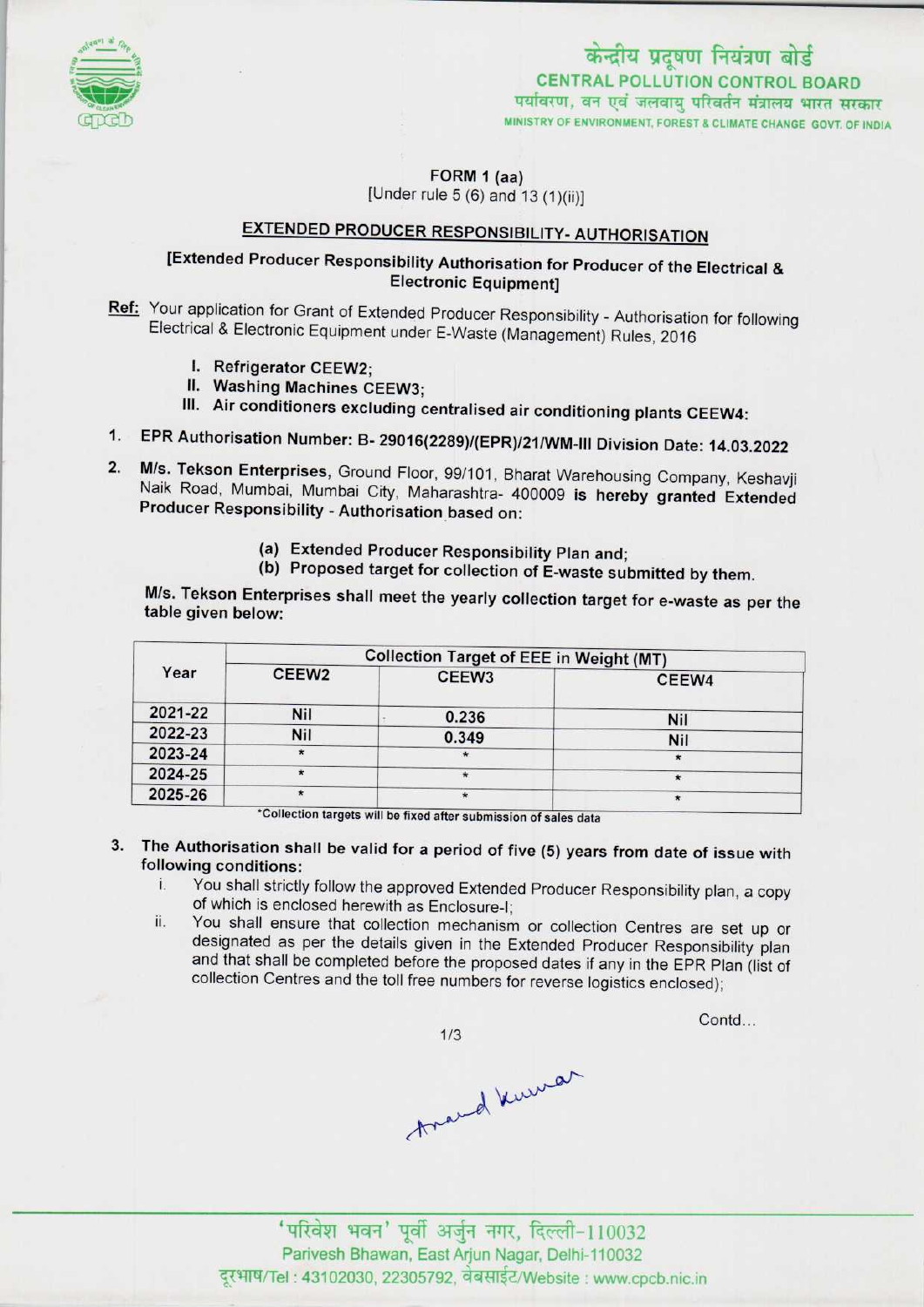

From pre page...

- iii. You shall ensure that all the collected e-waste is channelized to your You shall ensure that all the collected e-waste is channelized to your<br>dismantler/recycler M/s Global waste solution Unit II (ii) dismantier/recycler M/s Global waste solution Unit II Kila No<br>45//19/1/1/3,19/1/1/4,20/2/1, 20/2/2, Village Dhaturi, Distt Sonipat Sonipat and record shall be maintained at dismantler/recycler and at your end.<br>iv. You shall maintain records, in Form-2 of these Bulse af
- You shall maintain records, in Form-2 of these Rules, of e-waste and make such records available for scrutiny by Central Pollution Control Board; records available for scrutiny by Central Pollution Control Board;<br>V. You shall file annual returns in Form-3 to the Central Pollution Control D
- before 30th day of June following the financial year to which the Control Board of before 30th day of June following the financial year to which that returns relates.<br>vi. General Terms & Conditions of the Authorisation:

- Exercial Terms & Conditions of the Authorisation:<br>a. The authorisation shall comply with provisions of the Environment (Protection) Act 1986 and the E-waste (Management) Rules 2016 made the unionment (F
- 1986 and the E-waste (Management) Rules, 2016 made there under;<br>b. The authorisation or its renewal shall be produced for inspection at the request of an officer authorised by the Central Pollution Control Board;
- c.Any change in the approved Extended Producer Responsibility plan should be informed to Central Pollution Control Board within 15 days on which decision shall be communicated by Central Pollution Control Board within 15 days on which decision shall<br>d. It is the duty of the authorised person to take prior permission of the Central
- d. It is the duty of the authorised person to take prior permission of the Central Pollution Control Board to close down any collection centre/points or any other facility which are part of the EPR plan;
- e. An application for the renewal of authorisation shall be made as laid down in subrule (vi) of rule of 13(1) the E- Waste (Management) Rules, 2016;
- f. The Board reserves right to cancel/amend/revoke the authorisation at any time as per the policy of the Board or Government.

## vii. Additional Conditions: -

- a) That the applicant will submit annual sales data along with annual returns;
- b) That the applicant has to ensure that the addresses of collection points provided by them in their EPR Plan are correct and traceable and the collection points/centres are functional;
- c) That the applicant will submit revised application for grant of EPR Authorisation in case of applicant adding/changing PRO or changing its EPR Plan;
- d)That the applicant has to ensure that the e-waste collected at collection centres/points or through Buy-back and DRS mentioned in the application should reach to its authorized dismantler/recycler;

**Contd** 

2/3<br>mard kurran